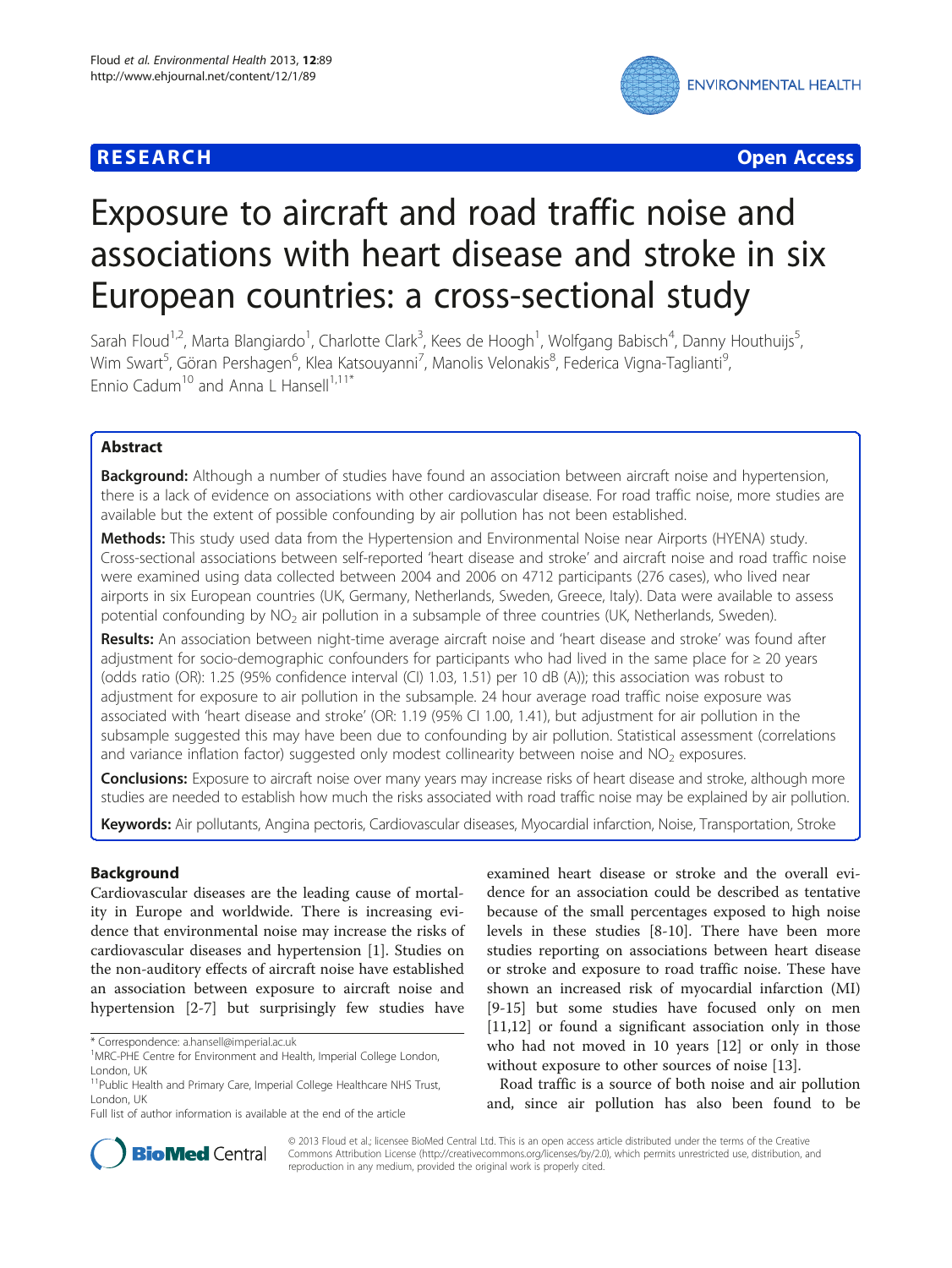associated with cardiovascular diseases in studies of long-term exposures, concerns have been raised about mutual confounding [[16-18\]](#page-10-0). However the evidence for confounding of noise associations with heart disease or stroke by air pollution is uncertain. In five studies published to date, four studies showed an independent association between cardiovascular disease or stroke and road traffic noise after adjustment for air pollution [[9,10,13,14\]](#page-10-0) but one study found the effect of road traffic noise was confounded by air pollution [[15](#page-10-0)].

This paper reports findings of the HYENA project (Hypertension and Exposure to Noise near Airports), a multi-centre cross-sectional study, which is one of the largest studies to investigate noise exposure in populations living near airports. Previous findings of this project have demonstrated an association between noise and cardiovascular disease risk factors [[2,](#page-9-0)[19-21\]](#page-10-0). The results are consistent with the hypothesis that noise exposure provokes a stress response causing a release of stress hormones, which in turn affect factors such as blood pressure and heart rate and thus cardiovascular disease risk [\[21-23](#page-10-0)]. It was therefore the aim of this study to investigate whether there was an association between exposure to aircraft noise or road traffic noise and heart disease and stroke. A secondary aim was to examine if any association between noise and heart disease and stroke was confounded by air pollution exposure, given the mutual sources.

# Methods

The HYENA cross-sectional survey has been described in detail elsewhere [\[2](#page-9-0)[,24\]](#page-10-0). Briefly, it collected data between 2004 and 2006 on 4,861 adults (2404 men, 2457 women) aged 45–70 years who had lived at least five years (three years in the Greece sample) near seven European airports: London's Heathrow, Amsterdam's Schiphol, Stockholm's Arlanda and Bromma, Milan's Malpensa, Berlin's Tegel and Athens' Elephtherios Venizelos. Stratified random sampling using noise maps ensured participants were exposed to a range of noise levels from less than 50 A-weighted decibels (dB(A)) to greater than 60 dB(A) [[24\]](#page-10-0). Across different noise exposure categories, the participation rates did not vary greatly: with response rates of 39, 45, and 45% for aircraft noise categories < 50, 50 to < 65, and  $\geq$  65 dB(A), respectively and response rates of 51, 42, 37% for road traffic noise [\[2](#page-9-0)]. However, participation rates did vary between countries, from approximately 30% in Germany, Italy, and the United Kingdom to 46% in the Netherlands, 56% in Greece, and 78% in Sweden [\[2](#page-9-0)]. Each participant was visited at home by staff who took clinical measurements and asked participants about doctor-diagnosed disease and about their lifestyles and home environment. The study was approved by ethical

committees in all participating countries and informed written consent obtained. A subsample from three countries (UK, Netherlands and Sweden) was used where air pollution data of a comparable resolution to the noise data were available.

## Health outcomes

Participants were asked to report whether they had ever received a diagnosis from a doctor of a list of nine chronic diseases (high cholesterol, high blood pressure, angina pectoris, cardiac arrhythmia, myocardial infarction, stroke, diabetes, asthma, chronic bronchitis/emphysema and 'other' health problems) and to provide the year of first diagnosis for each condition by a medical practitioner, hospital or medical centre. The outcome of interest 'heart disease and stroke' was defined as a participant with a self-reported doctor's diagnosis of angina pectoris, MI or stroke whilst living at their current address (if their year of diagnosis was equal to or greater than the year they moved into their current address). There were too few cases to allow for separate disease investigations.

## Exposure assessment

Annual average noise levels for 2002 were assigned to the home address of each participant using geographical information systems. All countries used the Integrated Noise Model (INM) to estimate aircraft noise exposure, except for the UK, which used the UK national model Ancon [\[2](#page-9-0)]. To estimate road traffic noise exposure, national noise models in each country were used [\[2](#page-9-0)]. The noise data were available at 1 dB(A) resolution, except for the UK road traffic noise data which were at 5 dB(A) resolution (midpoints of the 5 dB(A) classes were chosen for the continuous exposure variable) [\[2](#page-9-0)]. Noise that affects people's ability to sleep might exert a different effect on their health, so aircraft noise indicators were chosen to represent daytime and night-time exposure:  $L_{Aeq,16h}$  (0700–2300) and  $L_{night}$  (2300–0700).  $L_{Aeq,Th}$  is the A-weighted equivalent continuous noise level over T hours, where A-weighting is used to approximate human hearing. However, information on road traffic flows at different time periods was not available in most of the study areas, so a 24 hour indicator  $L_{Aeq,24h}$  was chosen. Investigating night-time road traffic noise separately was not possible since  $L_{Aeq,24h}$  and  $L_{night}$  were highly correlated (overall  $r = 0.97$ ) [[2](#page-9-0)]. Uncertainty in the modelling of noise at low levels and lack of information on roads with low volumes of traffic meant that a cut-off value was introduced in each country based on a local assessment of the input data and noise model characteristics [\[2](#page-9-0)]. The highest local cut-off level was then applied to all data: assigning all values below to the cut-off level (35 dB(A) for daytime aircraft;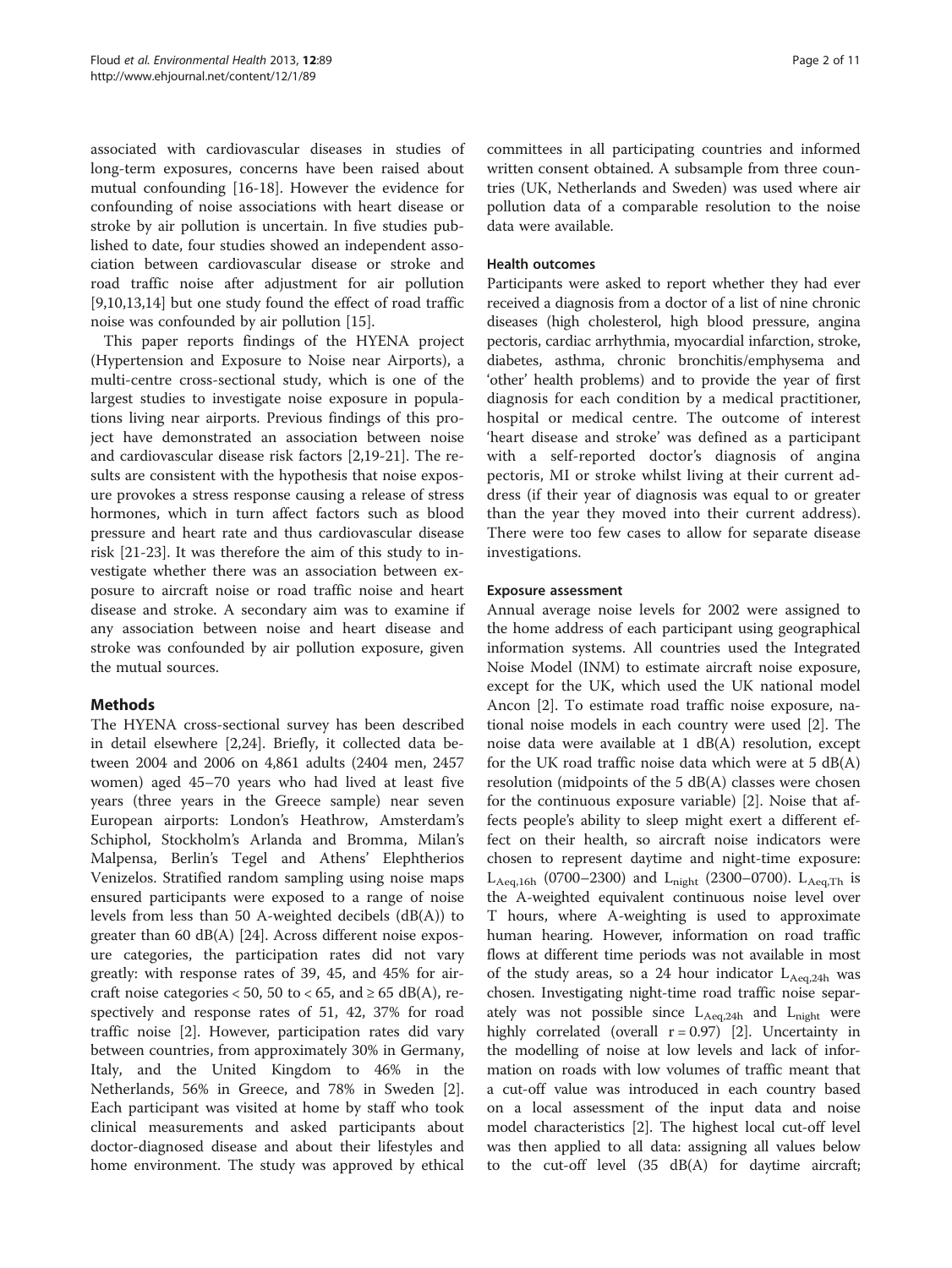30 dB(A) for night-time aircraft; 45 dB(A) for road traffic) (Additional file [1:](#page-9-0) Figure S1). The spatial resolution was 250 m  $\times$  250 m for aircraft and 10 m  $\times$  10 m for road traffic noise.

Dispersion modelling of nitrogen dioxide  $(NO<sub>2</sub>)$  was used to estimate exposure to air pollution at the participants' residence. A detailed account of the air pollution models is provided in the Additional file [1,](#page-9-0) page 2. Briefly, for the UK, modelled concentrations at a resolution of 20  $m \times 20$  m were provided by King's College London and derived using their London Emissions Toolkit and London Air Pollution Toolkit [[25\]](#page-10-0). For the Netherlands, modelled concentrations were provided at  $25 \text{ m} \times 25 \text{ m}$  resolution using the EMPARA Luvotool model [\[26\]](#page-10-0). These modelled concentrations were mapped to participants' home addresses using geographical information systems methods. For Sweden, concentrations at each HYENA participants' address were provided by SLBanalys at 20  $m \times 20$  m resolution, using the emission databases and dispersion models of Stockholm and Uppsala Air Quality Management Association [[27\]](#page-10-0).

## Statistical methods

Analyses were performed using Stata/IC 10.1 (StataCorp LP, College Station, TX). Odds ratios (ORs) and 95% confidence intervals (CIs) were used to estimate an association expressed per 10 dB(A) increment in noise using continuous exposure variables. For likelihood ratio tests (LRT), the null hypothesis was rejected if  $p < 0.05$ . For the main analysis without air pollution data, a hierarchical structure (random intercept) was specified to model possible differences between countries in the prevalence of 'heart disease and stroke' using multilevel logistic regression; a LRT to find the best-fitting model showed that including a random slope for country was not necessary.

Potential confounders considered for inclusion in the models were: age (continuous), sex (male, female), body mass index (BMI) (continuous), alcohol intake (teetotaller, 1–7 units per week, 8–14 units per week, > 14 units per week), physical activity (< once a week, 1–3 times a week, > 3 times a week), education (quartiles of number of years of education, standardised by each country's mean number of years of education), smoking status (non-smokers, ex-smokers, 1–10 units per day, 11–20 units per day, > 20 units per day of cigarettes/pipes/cigars) and ethnicity (white, non-white). Confounders were included in the final regression model only if they caused  $a > 10\%$  change in the coefficient of the exposure [\[28](#page-10-0)], which meant that only age, sex, BMI, education, ethnicity were included in the final models. The risk of heart disease and stroke is known to be higher for some ethnic groups [[29](#page-10-0)]. Nearly a third of the UK sample was non-white but the other countries had few non-white participants, so a dichotomous variable was used. The two aircraft noise indicators (day and night) were not included in the same model because they were highly correlated (Spearman's  $p = 0.82$ ) (Additional file [1](#page-9-0): Table S1).

Effect modification by age, sex, ethnicity and length of residence was investigated using stratified analyses and tests of interaction using the LRT. Categorical analyses in 5 dB(A) exposure categories were conducted to assess if any exposure-response relation was non-linear and tested using the LRT. 5 dB(A) categories were chosen rather than 10 dB(A) in order to detect differences between finer exposure categories. Associations with noise were also investigated for heart disease and stroke as separate outcomes as a sensitivity analysis.

For the subsample analysis with air pollution data, collinearity between  $NO<sub>2</sub>$  air pollution and transport noise was investigated, given that both arise from the same sources. Three tests were used: Spearman's ρ correlation coefficients; the correlation of the regression coefficients to show the correlation of the exposures in relation to 'heart disease and stroke'; and the variance inflation factor (VIF), which is the inverse of  $1-R^2$  and shows how much the variance of the coefficient estimate is inflated by multi-collinearity in the model [\[30\]](#page-10-0). The use of hierarchical models was rejected because there were less than five countries [\[31](#page-10-0)], so fixed effect logistic regression models were used.  $NO<sub>2</sub>$  in Sweden had a different distribution compared to the other two countries (Additional file [1:](#page-9-0) Figure S2), so Sweden was investigated separately and a dummy variable for country was included in the combined sample of UK and Netherlands. The selection of confounders was repeated for the sample of three countries and this led to the following covariates being included in the final models: age, sex, education, ethnicity, BMI, physical activity, alcohol intake and smoking (which was measured in 3 categories (never, past, current)). To assess confounding of noise by air pollution, the percentage change in the coefficient of the noise exposure was calculated, once air pollution was included.

## Results

#### Descriptive results

The analysis involved 4712 (276 cases) of the original 4861 HYENA participants, who had non-missing information on outcomes and confounders (see flow chart Additional file [1](#page-9-0): Figure S3). The subsample analysis with both noise and air pollution data was conducted on 2401 participants (137 cases) with non-missing information from the original 2501 individuals (Additional file [1:](#page-9-0) Figure S3).

The average age of the participants was 53 years and 50% were male (Table [1](#page-3-0)). The prevalence of selfreported 'heart disease and stroke' in the HYENA population was 5.9%. The UK had the highest prevalence (8.8%) and Italy the lowest prevalence (3.6%) but 25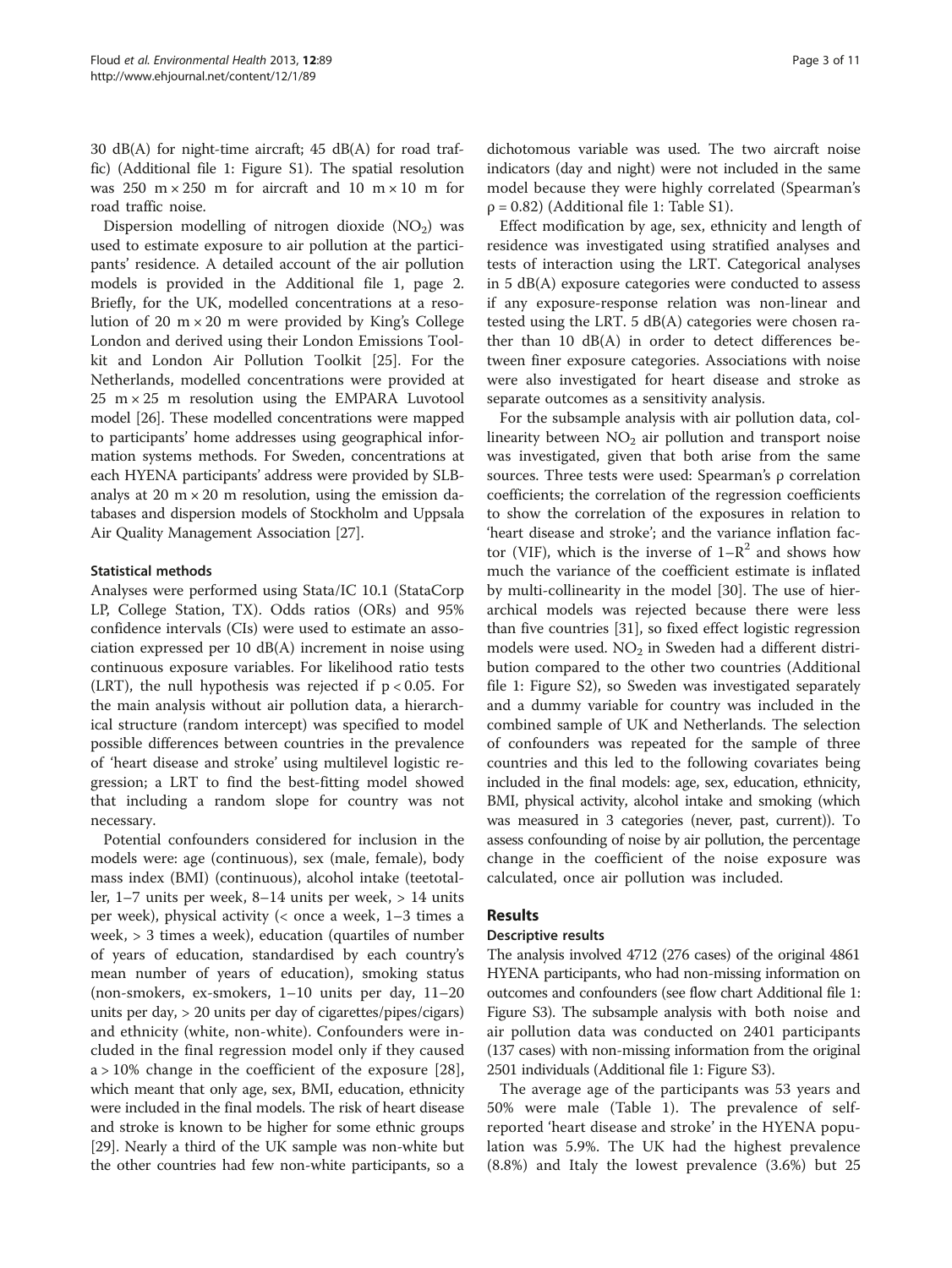# <span id="page-3-0"></span>Table 1 Participant characteristics, overall and by country, the HYENA study, 2004–2006

|                                                                                                                          | Overall   | UK        | Germany   | <b>Netherlands</b> | Sweden    | Greece    | <b>Italy</b> |
|--------------------------------------------------------------------------------------------------------------------------|-----------|-----------|-----------|--------------------|-----------|-----------|--------------|
| No. of participants                                                                                                      | 4712      | 558       | 968       | 881                | 997       | 609       | 699          |
| No. of cases of heart disease and stroke (%)                                                                             | 276 (5.9) | 49 (8.8)  | 77 (8.0)  | 36(4.1)            | 54 (5.4)  | 35 (5.7)  | 25(3.6)      |
| No. of cases of myocardial infarction <sup>a</sup>                                                                       | 133 (2.8) | 14(2.5)   | 46 (4.8)  | 19(2.2)            | 29 (2.9)  | 14(2.3)   | 11(1.6)      |
| No. of cases of angina pectoris <sup>a</sup>                                                                             | 144(3.1)  | 34(6.1)   | 28 (2.9)  | 21(2.4)            | 26(2.6)   | 22(3.6)   | 13(1.9)      |
| No. of cases of stroke <sup>a</sup>                                                                                      | 63(1.3)   | 12(2.2)   | 24 (2.5)  | 2(0.2)             | 13(1.3)   | 7(1.1)    | 5(0.7)       |
| Daytime aircraft noise (dB(A)) <sup>b</sup>                                                                              |           |           |           |                    |           |           |              |
| Mean (SD)b                                                                                                               | 52 (9.5)  | 57 (9.7)  | 51 (10.7) | 55 (6.3)           | 52 (8.6)  | 52 (7.2)  | 46 (10.3)    |
| Range                                                                                                                    | $35 - 76$ | $35 - 76$ | $35 - 74$ | $38 - 74$          | $35 - 66$ | $37 - 66$ | $35 - 70$    |
| Night-time aircraft noise (dB(A))                                                                                        |           |           |           |                    |           |           |              |
| Mean (SD)                                                                                                                | 41 (9.2)  | 49 (10.5) | 40 (10.0) | 42 (8.9)           | 40 (7.9)  | 42 (4.6)  | 35 (6.3)     |
| Range                                                                                                                    | $30 - 70$ | $30 - 70$ | $30 - 65$ | $31 - 65$          | $30 - 58$ | $32 - 53$ | $30 - 54$    |
| 24 hour road traffic noise (dB(A))                                                                                       |           |           |           |                    |           |           |              |
| Mean (SD)                                                                                                                | 53 (7.5)  | 53 (5.3)  | 56 (8.1)  | 54 (7.1)           | 50(5.3)   | 47 (4.9)  | 55 (9.1)     |
| Range                                                                                                                    | $45 - 77$ | $45 - 75$ | $45 - 73$ | $45 - 74$          | $45 - 71$ | $45 - 69$ | $45 - 77$    |
| Average NO2 (µg/m <sup>3</sup> )                                                                                         |           |           |           |                    |           |           |              |
| Mean (SD)                                                                                                                | 23.2(1.3) | 37(3.5)   | Not       | 32 (4.9)           | 8(3.8)    | Not       | Not          |
| Range                                                                                                                    | $1 - 58$  | $31 - 58$ | available | $25 - 55$          | $1 - 28$  | Available | available    |
| Age                                                                                                                      |           |           |           |                    |           |           |              |
| Mean (SD)                                                                                                                | 58 (7.0)  | 59 (6.9)  | 57(7.3)   | 58 (6.9)           | 57(6.7)   | 58 (7.7)  | 57(6.8)      |
| Range                                                                                                                    | $45 - 70$ | $45 - 70$ | $45 - 70$ | $46 - 70$          | $45 - 70$ | $45 - 70$ | $45 - 70$    |
| Gender (%)                                                                                                               |           |           |           |                    |           |           |              |
| Male                                                                                                                     | 49.6      | 51.8      | 48.2      | 49.2               | 51.8      | 45.7      | 50.8         |
| Female                                                                                                                   | 50.4      | 48.2      | 51.8      | 50.8               | 48.2      | 54.3      | 49.2         |
| Years in education (%)                                                                                                   |           |           |           |                    |           |           |              |
| 1 Lowest quartile                                                                                                        | 24.5      | 21.9      | 13.2      | 18.6               | 23.5      | 40.4      | 37.5         |
| $\overline{2}$                                                                                                           | 25.3      | 26.0      | 55.4      | 35.3               | 15.9      | 3.9       | 2.6          |
| 3                                                                                                                        | 25.8      | 32.3      | 16.0      | 26.6               | 35.9      | 12.6      | 30.5         |
| 4 Highest quartile                                                                                                       | 24.3      | 19.9      | 15.4      | 19.5               | 24.8      | 43.0      | 29.5         |
| Ethnicity (%)                                                                                                            |           |           |           |                    |           |           |              |
| White                                                                                                                    | 95.7      | 71.5      | 98.5      | 98.4               | 98.6      | 99.8      | 99.6         |
| Non-white                                                                                                                | 4.4       | 28.5      | 1.5       | 1.6                | 1.4       | 0.2       | 0.4          |
| BMI                                                                                                                      |           |           |           |                    |           |           |              |
| Mean (SD)                                                                                                                | 27(4.6)   | 28 (4.9)  | 28 (5.0)  | 27(4.1)            | 26 (4.4)  | 28 (4.5)  | 26 (4.5)     |
| Range                                                                                                                    | $15 - 69$ | $18 - 56$ | $16 - 69$ | $17 - 48$          | $15 - 59$ | $16 - 57$ | $16 - 48$    |
| Physical activity (%) <sup>c</sup>                                                                                       |           |           |           |                    |           |           |              |
| <once td="" week,<=""><td>32.5</td><td>46.5</td><td>26.5</td><td>15.4</td><td>31.4</td><td>32.0</td><td>53.5</td></once> | 32.5      | 46.5      | 26.5      | 15.4               | 31.4      | 32.0      | 53.5         |
| 1-3 times/week                                                                                                           | 22.9      | 22.9      | 23.2      | 27.5               | 25.4      | 17.3      | 18.2         |
| >3 times/week                                                                                                            | 44.6      | 30.6      | 50.3      | 57.1               | 43.2      | 50.7      | 28.3         |
| Smoking status (%) <sup>c</sup>                                                                                          |           |           |           |                    |           |           |              |
| Never                                                                                                                    | 40.4      | 52.8      | 31.5      | 43.9               | 37.4      | 35.2      | 47.7         |
| Past                                                                                                                     | 34.5      | 34.6      | 37.7      | 32.5               | 43.8      | 23.3      | 28.5         |
| Current                                                                                                                  | 25.1      | 12.6      | 30.8      | 23.7               | 18.8      | 41.6      | 23.8         |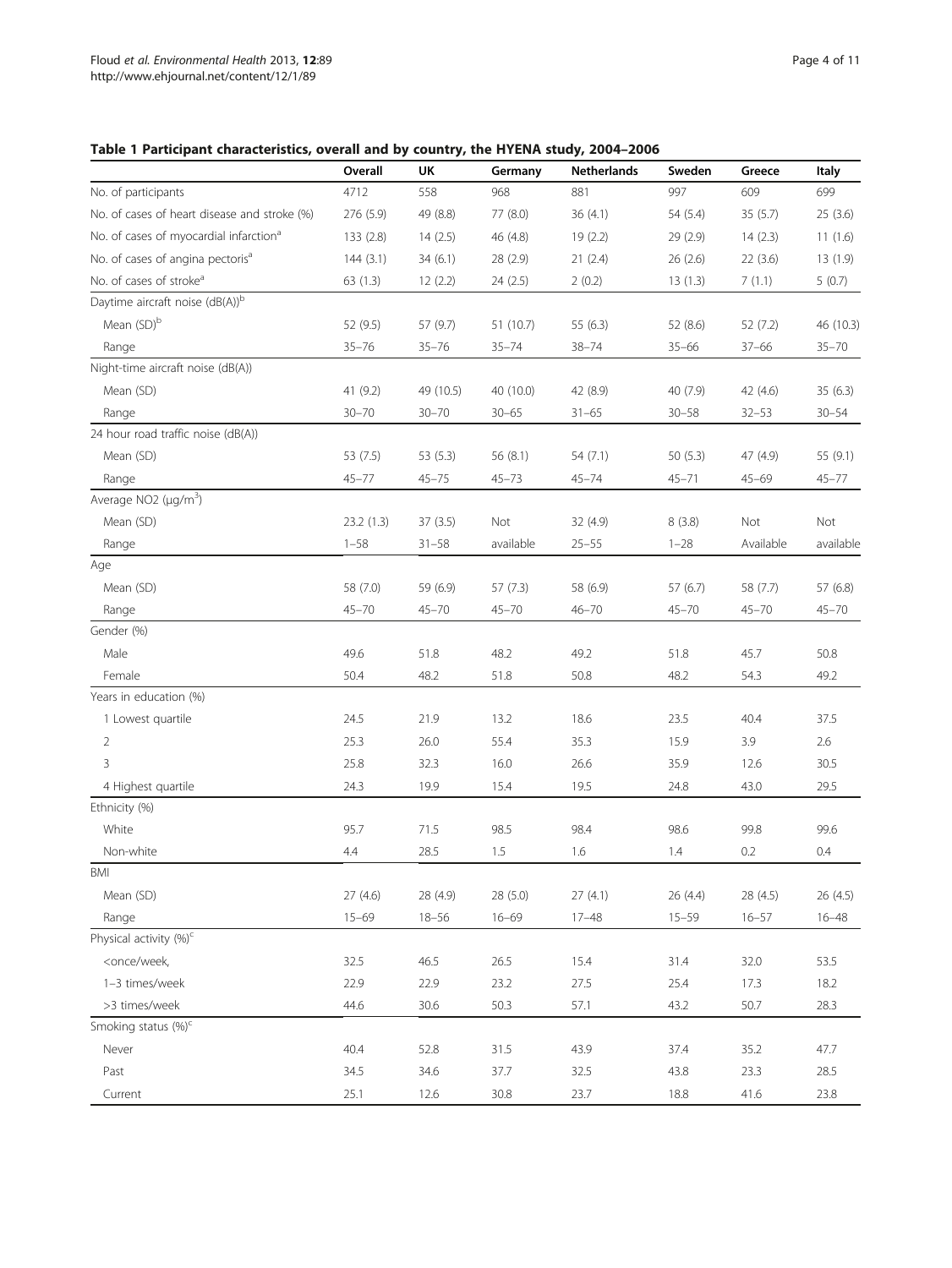| Alcohol consumption $(\%)^c$ |      |      |      |      |      |      |      |
|------------------------------|------|------|------|------|------|------|------|
| None                         | 28.3 | 31.9 | 32.3 | 19.8 | 24.6 | 37.6 | 27.9 |
| 1-7 units/week               | 46.4 | 35.9 | 51.1 | 38.6 | 63.4 | 43.1 | 34.5 |
| 8-14 units/week              | 13.8 | 15.8 | 9.9  | 21.0 | 9.5  | 10.3 | 18.6 |
| >14 units/week               | 11.5 | 16.3 | 6.6  | 20.6 | 2.5  | 9.1  | 19.1 |

Table 1 Participant characteristics, overall and by country, the HYENA study, 2004–2006 (Continued)

<sup>a</sup>no. of cases of myocardial infarction, angina pectoris and stroke do not add up to no. of cases of heart disease and stroke because one participant could have more than one condition.

bdB(A), a measure of sound level in decibels A-weighted to approximate the typical sensitivity of the human ear; SD, Standard Deviation.

<sup>c</sup>some missing values were excluded: physical activity 0.3%; smoking status 0.5%; alcohol consumption 2.7%.

participants from Italy were excluded from the analysis because their year of diagnosis was missing. The distributions of noise by country overlapped but UK participants had the highest levels of aircraft noise and German participants the highest road traffic noise (Additional file [1](#page-9-0): Figure S1, see also Additional file [1:](#page-9-0) Table S2 for noise exposure frequency distributions for the study population). The distributions of  $NO<sub>2</sub>$  were similar in the UK and Netherlands but were over a much lower range in Sweden (Additional file [1:](#page-9-0) Figure S2).

#### Main noise analysis

Night-time aircraft noise was statistically significantly associated with self-reported 'heart disease and stroke' in the crude model, but reduced and became non-significant after adjustment for confounders (Table 2). However, there was evidence for effect modification by length of residence (interaction p-value =  $0.05$ ) (Figure [1\)](#page-5-0), with a significant association for those who had lived for 20 years or more at their current address (OR: 1.25 (1.03, 1.51)) (Table 2). Exposure to daytime aircraft noise was not associated with self-reported 'heart disease and stroke' (Table 2).

There was an increase in odds of self-reported 'heart disease and stroke' in relation to road traffic noise that was stable after adjustment for confounders and exposure to night-time aircraft noise (OR: 1.19 (1.00, 1.41)) (Table 2). Adjusting for exposure to daytime aircraft noise, instead of night-time aircraft noise, did not change the results (data not shown). Effect modification by age or length of residence was not observed for road traffic noise, although a statistically significant association was found for participants aged 65–70 years (OR: 1.34 (1.03, 1.74)), whereas for lower age groups the associations were not statistically significant (Figure [2](#page-5-0)).

Categorical analyses did not suggest a threshold effect in the association between night-time aircraft noise and 'heart disease and stroke' (Additional file [1](#page-9-0): Figure S4). An association between road traffic noise and 'heart disease and stroke' was found in the highest exposure category (≥ 65 dB(A): OR: 1.97 (1.19, 3.26)) compared to the lowest category ( $<$  45 dB(A)), but the LRT did not provide evidence of non-linearity (Additional file [1:](#page-9-0) Figure S5). Separate analyses for heart disease only and for stroke only (Additional file [1](#page-9-0): Table S3) showed similar estimates to the joint outcome in relation to all three exposures.

| Table 2 Associations between 'heart disease and stroke' and daytime aircraft noise, night-time aircraft noise and 24-hour |                  |                     |                    |
|---------------------------------------------------------------------------------------------------------------------------|------------------|---------------------|--------------------|
| road traffic noise                                                                                                        |                  |                     |                    |
| Heart disease and stroke Participants = $4712$ : Cases = 276                                                              | Davtime aircraft | Night-time aircraft | 24 hr road traffic |

| Heart disease and stroke Participants = $4/12$ ; Cases = 2/6                            | Davtime aircraft<br>noise per 10 dB(A) | Night-time aircraft<br>noise per 10 dB(A) | 24 hr road traffic<br>noise per 10 dB(A) |
|-----------------------------------------------------------------------------------------|----------------------------------------|-------------------------------------------|------------------------------------------|
| Crude (exposure and random intercept <sup>a</sup> )                                     | 1.09(0.95, 1.24)                       | 1.18 (1.02, 1.35)                         | 1.21 (1.02, 1.43)                        |
| Adjusted for age, sex, BMI, education, ethnicity <sup>b</sup>                           | 1.05(0.92, 1.21)                       | 1.12 (0.97, 1.29)                         | 1.18(1.00, 1.41)                         |
| Adjusted for age, sex, BMI, education, ethnicity and other noise exposures <sup>c</sup> | 1.06(0.92, 1.21)                       | 1.12 (0.98, 1.29)                         | 1.19(1.00, 1.41)                         |
| $\geq$ 20 years residence                                                               |                                        |                                           |                                          |
| Heart disease and stroke Participants = 2236; Cases = $154$                             |                                        |                                           |                                          |
| Crude (exposure and random intercept <sup>a</sup> )                                     | 1.17(0.97, 1.40)                       | 1.36 (1.10, 1.59)                         | 1.20 (0.96, 1.51)                        |
| Adjusted for age, sex, BMI, education, ethnicity <sup>b</sup>                           | 1.11(0.92, 1.34)                       | 1.24 (1.03, 1.50)                         | 1.19(0.94, 1.51)                         |
| Adjusted for age, sex, BMI, education, ethnicity and other noise exposures <sup>c</sup> | 1.11(0.92, 1.34)                       | 1.25 (1.03, 1.51)                         | 1.20 (0.95, 1.52)                        |

Odds ratios and 95% Confidence Intervals.

<sup>a</sup>the hierarchical structure of each logistic regression model assumed a random intercept accounting for differences in heart disease and stroke prevalence between countries.

bage was measured as a continuous variable, sex as male or female, BMI as continuous, education as quartiles of years of education standardised by country means and ethnicity as white or non-white.

c both aircraft noise models were adjusted for road traffic noise and the road traffic noise model was adjusted for night time aircraft noise.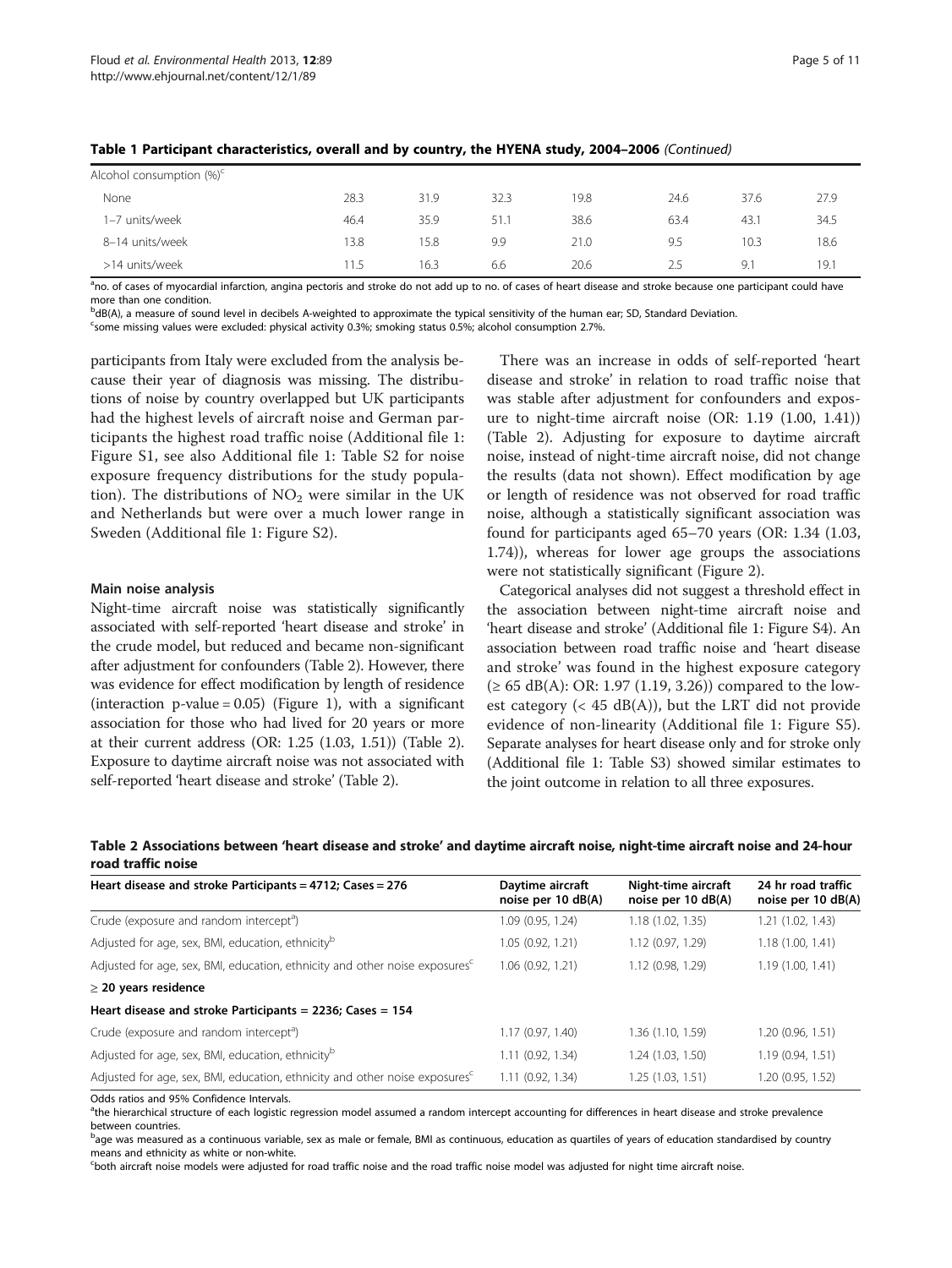<span id="page-5-0"></span>

# Subsample analysis with air pollution exposure

There were weak correlations (both with bivariate Spearman's ρ and correlations of estimated coefficients) between aircraft noise exposure and  $NO<sub>2</sub>$  (Table [3\)](#page-6-0). The correlations between road traffic noise and  $NO<sub>2</sub>$  were moderate for the UK and Netherlands combined ( $\rho =$ 0.51) (and strong for Netherlands on its own ( $\rho = 0.74$ ) (Additional file [1](#page-9-0): Table S4)), thereby suggesting the potential for collinearity in the regression models. However, the VIF values were all below the suggested quantity of 2.5 as a cause for concern [[30\]](#page-10-0) and therefore collinearity in either the road traffic noise models or aircraft noise models was not thought likely to occur.

In the UK and Netherlands combined sample, the associations between aircraft noise (daytime and nighttime) and 'heart disease and stroke' rose slightly after

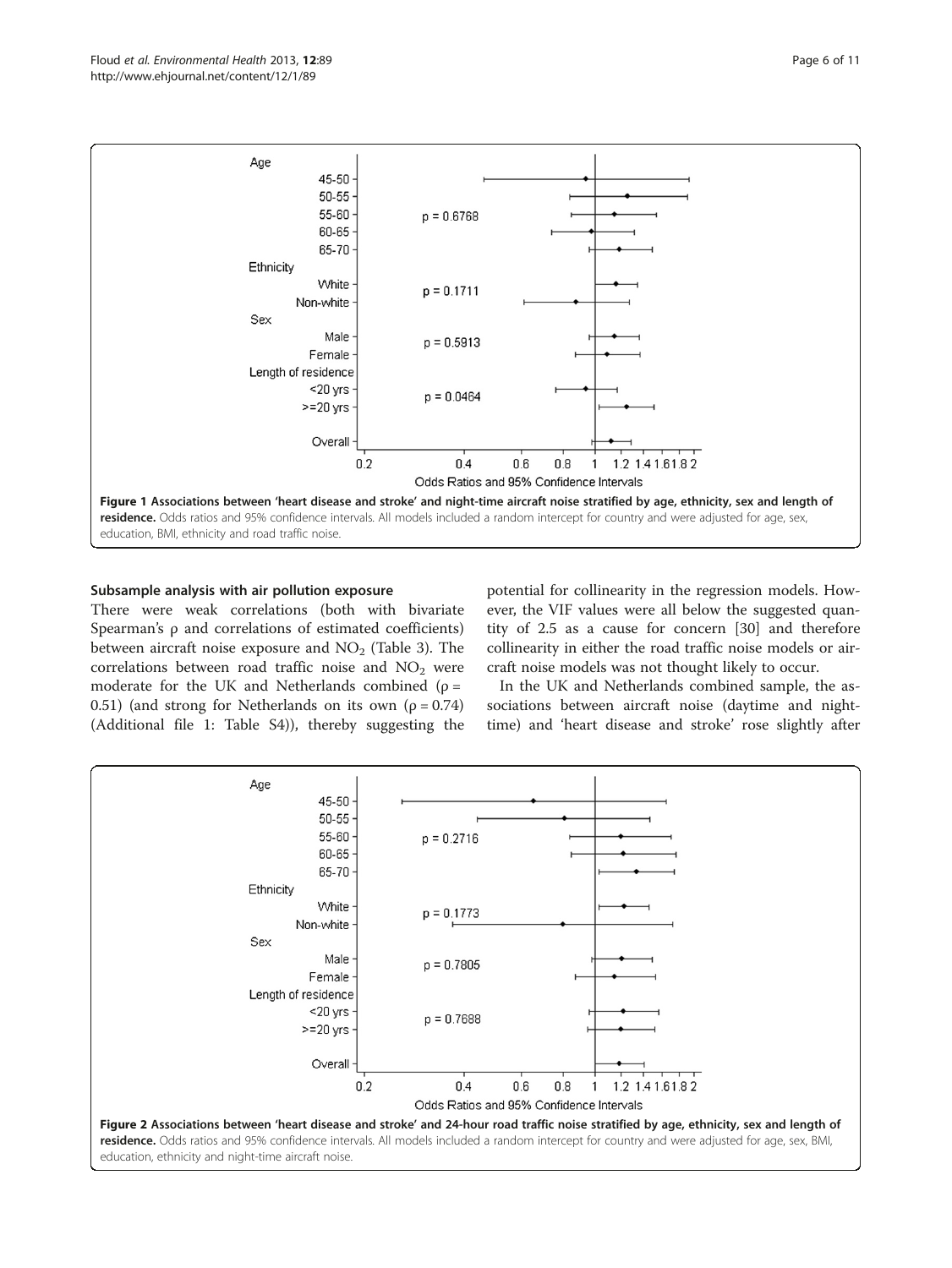<span id="page-6-0"></span>

| Collinearity indicators <sup>a</sup>  | Daytime aircraft<br>noise per 10 dB(A) | Night-time aircraft<br>noise per 10 dB(A) | 24 hr road traffic<br>noise per 10 dB(A) |  |
|---------------------------------------|----------------------------------------|-------------------------------------------|------------------------------------------|--|
| UK and Netherlands combined           |                                        |                                           |                                          |  |
| Participants = 1411                   |                                        |                                           |                                          |  |
| Spearman's $\rho$                     | $0.06*$                                | $0.11***$                                 | $0.51***$                                |  |
| Correlation of estimated coefficients | 0.11                                   | 0.06                                      | $-0.50$                                  |  |
| Variance Inflation Factor             | 1.00                                   | 1.01                                      | 1.32                                     |  |
| Sweden                                |                                        |                                           |                                          |  |
| Participants = 990                    |                                        |                                           |                                          |  |
| Spearman's p                          | $0.16***$                              | $-0.35***$                                | $0.35***$                                |  |
| Correlation of estimated coefficients | 0.15                                   | 0.43                                      | $-0.31$                                  |  |
| Variance Inflation Factor             | 1.03                                   | 1.21                                      | 1.11                                     |  |
|                                       |                                        |                                           |                                          |  |

Correlations of Exposure Variables (Spearman's ρ), Correlation of Estimated Coefficients of Exposure Variables, Variance Inflation Factor, in UK and Netherlands combined and Sweden separately.

 $*P < 0.05$ .

 $*p < 0.0001$ .

<sup>a</sup>Only the two exposures were considered, adjustment was not made for other covariates.

adjustment for  $NO<sub>2</sub>$  (Table [4\)](#page-7-0). For participants who had lived for 20 years or more at the same address, the association between night-time aircraft noise and 'heart disease and stroke' was statistically significant after adjustment for  $NO<sub>2</sub>$  (OR 1.43 (1.01, 2.01)) compared with (OR 1.33 (0.96, 1.84)) before adjustment for  $NO<sub>2</sub>$  in the combined UK and Netherlands sample. The odds ratio in the Sweden sample was of the same magnitude but not statistically significant. Separate results for UK and Netherlands are shown in Additional file [1](#page-9-0): Table S5.

The odds ratio for the association between road traffic noise and 'heart disease and stroke' in the subsample was higher than that found for the full six country sample but not statistically significant (Table [4\)](#page-7-0). When adjustment was made for  $NO<sub>2</sub>$ , the odds ratio reduced to below 1 and the percentage change in the coefficient suggested confounding by  $NO<sub>2</sub>$ . A similar result was found for the Swedish sample, where a non-significant association with road traffic noise was reduced to null after adjustment for  $NO<sub>2</sub>$  (Table [4](#page-7-0)).

In the UK and Netherlands sample, an increase of 10 μg/m<sup>3</sup> of NO<sub>2</sub> was associated with an OR of 1.85 (1.13, 3.02) when adjusted for all confounders except road traffic noise and an OR of 1.95 (1.03, 3.70) when additionally adjusted for road traffic noise (Additional file [1](#page-9-0): Table S6). For Sweden, there was a non-statistically significant association for  $NO<sub>2</sub>$  which did not change after adjustment for road traffic noise (Additional file [1](#page-9-0): Table S6).

### **Discussion**

The aim was to examine the association between noise and 'heart disease and stroke' for residents exposed to varying levels of aircraft noise and road traffic noise around major airports across Europe. A statistically significant association was found between exposure to night-time aircraft noise and 'heart disease and stroke' in people who had lived in the same home for 20 years or more, and this association was robust to adjustment for exposure to  $NO<sub>2</sub>$  air pollution in a subsample. An association was also found between exposure to 24 hour road traffic noise and 'heart disease and stroke', but a subsample analysis suggested that this was confounded by exposure to  $NO<sub>2</sub>$  air pollution.

The few studies [[8-10\]](#page-10-0) that have examined aircraft noise in relation to heart disease and stroke have had mixed findings, but much lower percentages of the populations in these studies experienced high  $(> 55$  dB $(A))$  aircraft noise exposures than in the present study. A study of the Swiss national cohort found an effect of aircraft noise  $L_{DN}$ (weighted 24-hour average) on MI but not stroke mortality [\[8\]](#page-10-0). Consistent with the present analyses, the association with MI was only statistically significant in subjects who had lived for more than 15 years in the same place (hazard ratio: 1.48 (1.01, 2.18) for ≥ 60 dB(A) vs. < 45 dB (A)) [\[8](#page-10-0)]. A cohort study in Denmark [\[10](#page-10-0)] of individuals aged 50–64 years did not find an effect of aircraft noise on stroke and a cohort study in Vancouver [\[9](#page-10-0)] of individuals aged 45–85 years did not find an association with coronary heart disease (CHD) mortality. Other evidence relating to the association between cardiovascular disease and aircraft noise comes from a cross-sectional survey around Schiphol airport, which found an association between aircraft noise level and use of cardiovascular medication [\[32\]](#page-10-0) and earlier studies around Schiphol, which found increased risks 7of hypertension and consumption of cardiovascular drugs and more frequent visits to doctors for cardiovascular complaints [\[33-35\]](#page-10-0). However these studies did not take length of residence or exposure to air pollution into account.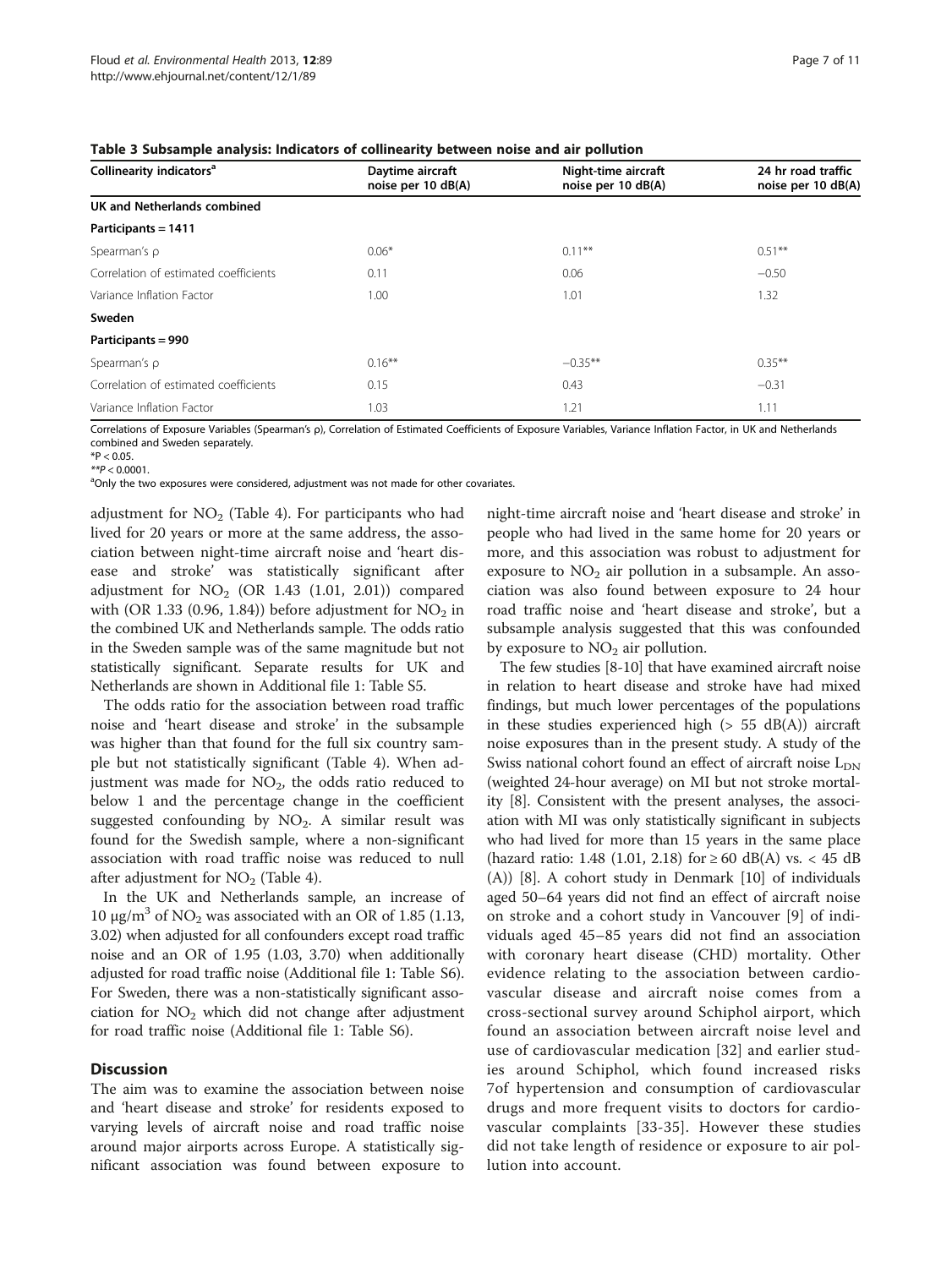| Heart disease and stroke                             | Daytime aircraft<br>noise per 10 dB(A) | Night-time aircraft<br>noise per 10 dB(A) | 24 hr road traffic<br>noise per 10 dB(A) |
|------------------------------------------------------|----------------------------------------|-------------------------------------------|------------------------------------------|
| UK and Netherlands combined                          |                                        |                                           |                                          |
| Participants = 1411; Cases = 84                      |                                        |                                           |                                          |
| Crude (adjusted for country)                         | 1.30 (0.98, 1.73)                      | 1.22 (0.97, 1.53)                         | 1.32 (0.92, 1.88)                        |
| Adjusted <sup>a</sup>                                | 1.17 (0.86, 1.59)                      | 1.14(0.89, 1.45)                          | 1.28 (0.88, 1.87)                        |
| Adjusted <sup>a</sup> plus nitrogen dioxide exposure | 1.24(0.90, 1.71)                       | 1.22 (0.95, 1.58)                         | 0.93(0.57, 1.53)                         |
| % change in coefficient (absolute value)             | 37%                                    | 54%                                       | 127%                                     |
| Sweden                                               |                                        |                                           |                                          |
| Participants = 990; Cases = 53                       |                                        |                                           |                                          |
| Crude                                                | 0.71(0.54, 0.94)                       | $1.01$ $(0.71, 1.43)$                     | 1.21 (0.74, 1.99)                        |
| Adjusted <sup>a</sup>                                | 0.73(0.54, 0.99)                       | 0.88(0.61, 1.27)                          | 1.08 (0.64, 1.80)                        |
| Adjusted <sup>a</sup> plus nitrogen dioxide exposure | 0.74(0.55, 1.01)                       | 0.93(0.62, 1.40)                          | 0.99(0.56, 1.73)                         |
| % change in coefficient (absolute value)             | 5%                                     | 46%                                       | 117%                                     |
| $\geq$ 20 years residence                            |                                        |                                           |                                          |
| <b>UK and Netherlands combined</b>                   |                                        |                                           |                                          |
| Participants = 828; Cases = 52                       |                                        |                                           |                                          |
| Crude (adjusted for country)                         | 1.30 (0.91, 1.87)                      | 1.38 (1.02, 1.86)                         | 1.51 (0.97, 2.36)                        |
| Adjusted <sup>a</sup>                                | 1.19 (0.80, 1.77)                      | 1.33 (0.96, 1.84)                         | 1.49 (0.91, 2.43)                        |
| Adjusted <sup>a</sup> plus nitrogen dioxide exposure | 1.25 (0.82, 1.90)                      | 1.43 (1.01, 2.01)                         | 1.14(0.61, 2.15)                         |
| % change in coefficient (absolute value)             | 29%                                    | 24%                                       | 67%                                      |
| Sweden                                               |                                        |                                           |                                          |
| Participants = 480; Cases = 35                       |                                        |                                           |                                          |
| Crude                                                | 0.93(0.62, 1.38)                       | 1.37(0.87, 2.14)                          | 0.95(0.49, 1.86)                         |
| Adjusted <sup>a</sup>                                | $1.02$ (0.64, 1.63)                    | 1.29(0.77, 2.15)                          | 0.80(0.39, 1.62)                         |
| Adjusted <sup>a</sup> plus nitrogen dioxide exposure | 1.03 (0.64, 1.65)                      | 1.36 (0.78, 2.37)                         | $0.72$ $(0.32, 1.62)$                    |
| % change in coefficient (absolute value)             | 26%                                    | 21%                                       | 39%                                      |

#### <span id="page-7-0"></span>Table 4 Subsample analysis: associations between 'heart disease and stroke' and noise adjusted for exposure to nitrogen dioxide

Associations expressed in odds ratios and 95% confidence intervals. % change in coefficient compares adjusted models before and after additional adjustment for nitrogen dioxide.

a Adjusted for age, sex, education, ethnicity, BMI, physical activity (< once/week, 1–3 times/week, > 3 times/week), smoking (never, past, current), alcohol intake (teetotal, 1–7 units/week, 8–14 units/week, >14 units/week; 1 unit = 10 ml pure ethanol). In addition, the aircraft noise models were adjusted for 24 hour road traffic noise and the road traffic noise model was adjusted for night-time aircraft noise.

The significant association found in our study between aircraft noise and 'heart disease and stroke' in those with long residence time is more consistent with a cumulative effect of noise over time, as was found in a study of occupational noise exposure [\[36\]](#page-10-0), than with potential habituation to noise exposure. The association between aircraft noise in the daytime and 'heart disease and stroke' was close to null in this study. This could be due to misclassification of exposure as participants might be away from their homes, or it may be that aircraft noise at night affects sleep and this is a potential mechanism for the observed associations. There is evidence of a link between environmental night noise and both sleep disturbance and insomnia-like symptoms [\[37\]](#page-10-0). Taken together with evidence from sleep laboratory experiments on the impact of arousals and lack of sleep on cardiovascular risk factors

[[38,39](#page-10-0)], it is plausible that lack of sleep may mediate the association between aircraft noise at night and heart disease and stroke. Aircraft noise has also been strongly related to annoyance [[1](#page-9-0)] which could lead to activation of the sympathetic nervous system [[22](#page-10-0)]. It has been found that exposure to road traffic noise leads to lower levels of annoyance compared to aircraft noise [[40\]](#page-10-0), which may partly explain the weaker association we found between road traffic noise and heart disease and stroke as compared to the association with aircraft noise at night. It is also possible that noise induces an autonomic response through the auditory pathway irrespective of any subjective reaction to noise. The field study conducted as part of the HYENA programme showed that increases in blood pressure in relation to noise events during night-time occurred even when participants reported they were asleep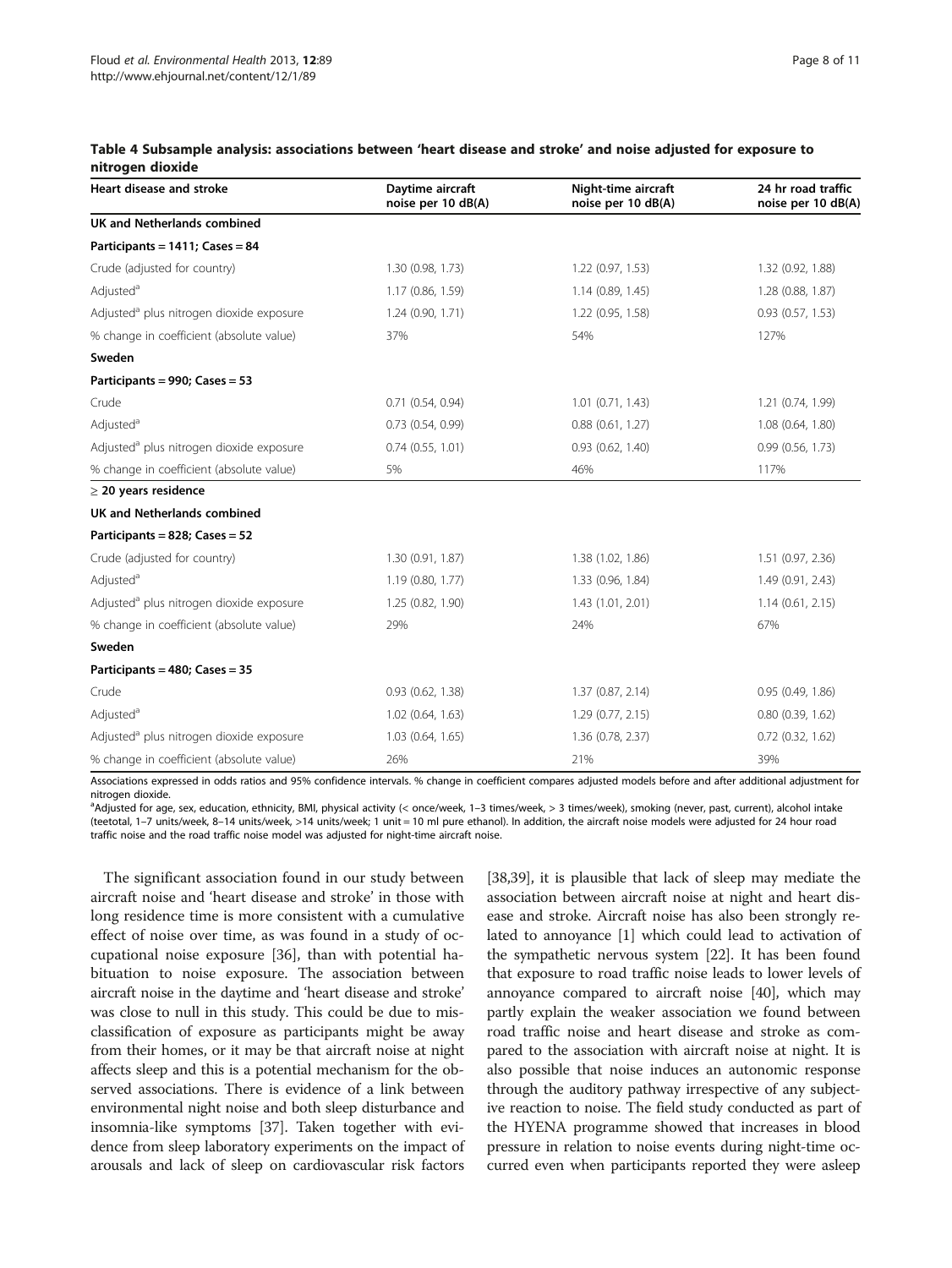[[20](#page-10-0)] and another HYENA study found that the association between noise and cortisol levels in women were not dependant on their degree of annoyance [[21](#page-10-0)].

Data on air pollution co-exposures at a comparable spatial resolution to that for road traffic noise were available for three countries. The results from this subsample analysis suggested that associations between road traffic noise and 'heart disease and stroke' were confounded by air pollution, although the smaller number of cases increased the uncertainty of the estimates. However, the associations between aircraft noise and 'heart disease and stroke' did not appear to be affected by adjustment for air pollution. In relation to aircraft noise, these results are consistent with previous studies in that associations between aircraft noise and MI or CHD mortality have not been found to be confounded by exposure to air pollution [[8](#page-10-0),[9](#page-10-0)]. The results regarding road traffic noise are consistent with a cohort study in the Netherlands which found the association between road traffic noise and cardiovascular mortality reduced after adjustment for black smoke and traffic intensity on the nearest road [[15](#page-10-0)]. However, our results differ from four studies which found an independent effect of road traffic noise after adjustment for air pollution: cohort studies in Canada [[9\]](#page-10-0) and Denmark [\[10,14](#page-10-0)] and a case–control study in Sweden [[13](#page-10-0)] found increased risks of CHD, MI and stroke in relation to traffic noise. Differences between studies on whether air pollution is confounding associations between road traffic noise and cardiovascular disease [[18](#page-10-0)] may result from differences in the local characteristics of study areas, given that the spatial correlation between noise and air pollution is influenced by urban design features and local meteorological conditions [[16,41,42\]](#page-10-0).

Air pollution is a plausible confounder of associations between transport noise and cardiovascular disease given the extensive evidence of associations with long-term exposure to air pollution [\[17](#page-10-0)]. A statistically significant association was found in the UK and Netherlands sample between  $NO<sub>2</sub>$  air pollution and 'heart disease and stroke'. The point estimate was higher than has been found in other air pollution studies [\[17\]](#page-10-0) but the small sample and random error must be considered in the interpretation. However, given that transport is a source of both noise and air pollutants and that noise and air pollution exposure models include the same inputs (such as traffic flows, traffic composition and traffic speed), potential for collinearity needs to be carefully considered. In this study, we used a number of statistical tests to help assess this. While collinearity was not found in this data, the two exposures come from the same source and therefore collinearity should be assessed in future studies.

This study suggests that age may be a modifier of the association between road traffic noise and 'heart disease and stroke', because an association was found for those

aged over 65 years. However, since the association with road traffic noise appeared to be confounded by air pollution in the subsample analysis, age as a modifier needs to be investigated in larger studies with air pollution exposures and the power to consider effect modification by age. Previous studies which have adjusted for air pollution have conflicting results on age: road traffic noise was associated with increased risk of stroke and MI in older (> 64.5 years) but not younger participants in a large Danish cohort [\[10,14](#page-10-0)], but age has not been found to be an effect modifier in other studies [[13](#page-10-0),[15](#page-10-0)].

No sex differences were found in the association between noise and 'heart disease and stroke', which may be due to lack of power given the relatively small number of cases. However previous findings on sex differences, in relation to 'heart disease and stroke', have varied between studies with some reporting greater risks for men [[2,](#page-9-0)[8,10,12\]](#page-10-0) and others not [\[13,15\]](#page-10-0).

Strengths of this study are that it encompasses six countries from across Europe, including Italy and Greece, which have not had major studies before on this topic and that it examines not only road traffic noise but also aircraft noise, which has been little studied in relation to heart disease and stroke previously. The sampling was designed to obtain a greater proportion of participants exposed to high aircraft noise levels, which has not been possible in other studies. The study was also able to take into account multiple cardiovascular risk factors. A further strength is the inclusion of exposure to air pollution for a subsample, which suggested potential confounding of road traffic noise by air pollution. Unfortunately, data were not available to assess exposure to air pollution for all HYENA participants, which would have provided more power for the analysis.

A limitation of this study is the cross-sectional design which does not allow for causal inference. However, cases were limited to participants who had been diagnosed whilst living at their current address. Additionally, participants were only selected for inclusion in the HYENA study if they had lived for more than five years at their current address, thereby excluding people who might have moved to the exposed areas recently and already be suffering from cardiovascular disease. We did not have access to exposure data prior to 2002 and therefore some diagnoses will have been made prior to exposure. Spatial contrasts in exposure in Europe have not changed markedly over the relevant period [\[43\]](#page-10-0) and while traffic intensities may have increased, the effect on noise levels would be modest since even a doubling of traffic volume would translate into an approximate increase of 3 dB. Given the range of noise levels in the study, any exposure misclassification is therefore unlikely to have affected the observed associations. Reliance on self-reported conditions might introduce some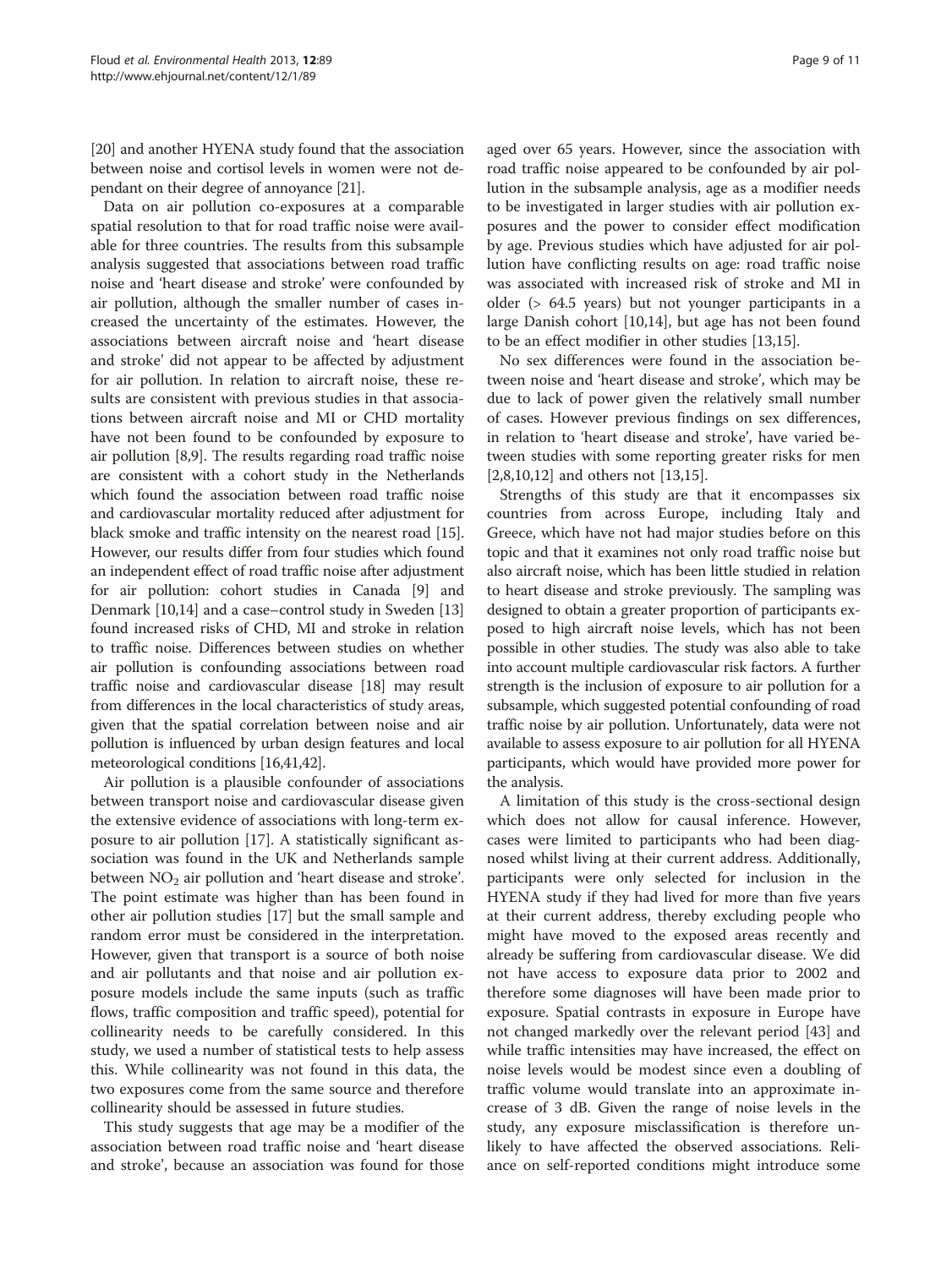<span id="page-9-0"></span>error because there might be over- or under-reporting [[44,45\]](#page-10-0). However studies on the reliability of self-reports in comparison to medical records have found a greater concordance for well-defined conditions such as MI or stroke, which tend to have abrupt onset [\[46](#page-10-0)]. The analysis was conducted combining heart disease and stroke, which have some similarities but also differences in their pathogenesis. Noise has been shown to affect risk of hypertension as well as other risk factors for both heart disease and stroke [\[37,47\]](#page-10-0). Therefore it was thought reasonable to combine these outcomes. Moreover, when the outcomes were separated in a sensitivity analysis, the odds ratios were not materially different from the main analysis.

A possible weakness is the low response rate in most countries, which may have biased the observed results. However, for an overestimation of the associations to have occurred, it would be necessary for residents in poor health and exposed to high noise levels to have been more likely to respond than others in the area in which they lived, but no differences were found in exposure to aircraft noise between responders and nonresponders [2]. Low response to a non-response survey meant that it was not possible to conduct a statistical analysis of non-response. However, it appeared that in Germany and Italy the health of the responders was slightly worse than that of the non-responders but in the Netherlands the opposite was true. Residual confounding by socio-economic status may have affected the observed findings. Individual education level was adjusted for but other indicators of socioeconomic status such as income or area-level deprivation were not collected.

## Conclusions

The findings from this cross-sectional study, together with accumulating evidence for associations between noise and hypertension [1[,47](#page-10-0)] lend some support to the hypothesis that long-term exposure to aircraft noise may increase the risk of cardiovascular disease other than hypertension. However, associations between road traffic noise and cardiovascular disease may be confounded by air pollution and this should be carefully considered in future noise and health studies.

# Additional file

[Additional file 1:](http://www.biomedcentral.com/content/supplementary/1476-069X-12-89-S1.doc) Exposure to aircraft and road traffic noise and associations with heart disease and stroke in six European countries: a cross-sectional study.

#### Abbreviations

CHD: Coronary heart disease; MI: Myocardial infarction; HYENA: Hypertension and exposure to noise near airports; dB(A): A-weighted decibels; LRT: Likelihood ratio test; NO<sub>2</sub>: Nitrogen dioxide; VIF: Variance inflation factor.

#### Competing interests

AH declares a potential competing interest of consultancy work in 2012 for Defra on 'Identification of SOAEL and LOAEL (Significant/Lowest Observed Adverse Effect Level) in Support of the Noise Policy Statement for England'.

#### Authors' contributions

SF planned and carried out the analysis and drafted the manuscript. AH, CC and MB planned the analysis and contributed to the manuscript. KdH and WS carried out the mapping of noise and air pollution data to participants' addresses. WB, DH, GP, KK, MV, FVT and EC participated in the design and coordination of the HYENA project and helped to draft the manuscript. All authors read and approved the final manuscript.

#### Acknowledgements

Lars Järup, who sadly passed away in 2010, was the principal investigator of the HYENA project. Other members of the study team are Maria Chiara Antoniotti, Salvatore Pisani, Alessandro Borgini, Federica Mathis, Giorgio Barbaglia, Matteo Giampaolo, Jessica Kwekkeboom, Oscar Breugelmans. Sean Beevers from Environmental Research Group, King's College London provided air pollution data for London; Wim Blom provided air pollution data for Netherlands and SLB-analys provided air pollution data for Sweden. HYENA was funded by a grant from the European Commission (Directorate General Research) in Fifth framework programme, Quality of Life and Management of Living Resources, Key Action 4 Environment and Health (grant QLRT-2001-02501). This work was supported by the Economic and Social Research Council (grant ES/F038763/1) with additional funding from the European Network for Noise and Health (ENNAH, EU FP7 grant number 226442). The funders had no role in the study design, in the collection, analysis, and interpretation of data, in the writing of the article, and in the decision to submit the article for publication.

#### Author details

<sup>1</sup> MRC-PHE Centre for Environment and Health, Imperial College London, London, UK. <sup>2</sup> Cancer Epidemiology Unit, University of Oxford, Oxford, UK.<br><sup>3</sup> Contra for Psychiatry, Barts & the London School of Medicine, Queen Mi <sup>3</sup> Centre for Psychiatry, Barts & the London School of Medicine, Queen Mary University of London, London, UK. <sup>4</sup>Department of Environmental Hygiene, Federal Environment Agency, Berlin, Germany. <sup>5</sup>National Institute for Public Health and the Environment, Bilthoven, the Netherlands. <sup>6</sup>Institute of Environmental Medicine, Karolinska Institute, Solna, Sweden. <sup>7</sup>Department of Hygiene, Epidemiology and Medical Statistics, Medical School, National and Kapodistrian University of Athens, Athens, Greece. <sup>8</sup> Laboratory of Prevention, Nurses School, National and Kapodistrian University of Athens, Athens, Greece. <sup>9</sup>Department of Clinical and Biological Sciences, University of Torinc "San Luigi Gonzaga", Orbassano, Italy. 10Environmental Epidemiologic Unit, Regional Agency for Environmental Protection (ARPA), Piedmont Region, Grugliasco, Italy. 11Public Health and Primary Care, Imperial College Healthcare NHS Trust, London, UK.

#### Received: 3 June 2013 Accepted: 25 September 2013 Published: 16 October 2013

#### References

- 1. WHO: Burden of disease from environmental noise: quantification of healthy life years lost in Europe. Copenhagen, Denmark: WHO Regional Office for Europe; 2011.
- 2. Järup L, Babisch W, Houthuijs D, Pershagen G, Katsouyanni K, Cadum E, Dudley ML, Savigny P, Seiffert I, Swart W, Breugelmans O, Bluhm G, Selander J, Haralabidis A, Dimakopoujou K, Sourtzi P, Velonakis M, Vigna-Taglianti F, Hyena Study Team: Hypertension and exposure to noise near airports: the HYENA study. Environ Health Perspect 2008, 116:329–333.
- 3. Eriksson C, Rosenlund M, Pershagen G, Hilding A, Östenson C, Bluhm G: Aircraft noise and incidence of hypertension. Epidemiology 2007, 18:716–721.
- 4. Matsui T, Uehara T, Miyakita T, Hiramatsu K, Osada Y, Yamamoto T: Association between blood pressure and aircraft noise exposure around Kadena airfield in Okinawa. In Proceedings Internoise 2001. The Hague: Nederlands Akoestisch Genootschap; 2001:1577–1582.
- 5. Rosenlund M, Berglind N, Pershagen G, Jarup L, Bluhm G: Increased prevalence of hypertension in a population exposed to aircraft noise. Occup Environ Med 2001, 58:769–773.